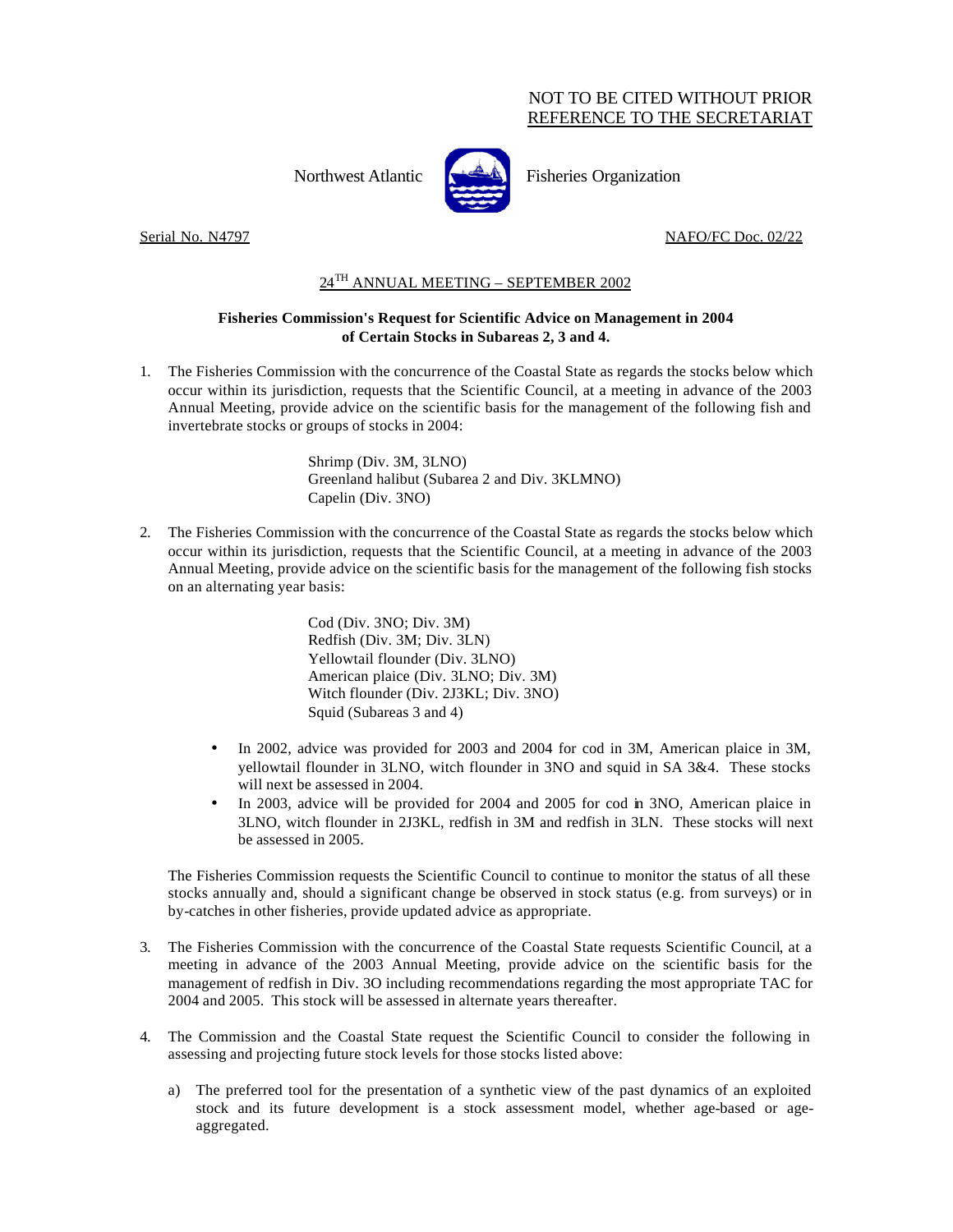- b) For those stocks subject to analytical-type assessments, the status of the stocks should be reviewed and management options evaluated in terms of their implications for fishable stock size in both the short and long term. As general reference points, the implications of fishing at  $F_{0.1}$  and  $F_{2002}$  in 2004 and subsequent years should be evaluated. The present stock size and spawning stock size should be described in relation to those observed historically and those expected in the longer term under this range of options.
- c) For those stocks subject to general production-type assessments, the time series of data should be updated, the status of the stock should be reviewed and management options evaluated in the way described above to the extent possible. In this case, the general reference points should be the level of fishing effort or fishing mortality (F) which is calculated to be required to take the MSY catch in the long term and two-thirds of that effort level.
- d) For those resources for which only general biological and/or catch data are available, few standard criteria exist on which to base advice. The stock status should be evaluated in the context of management requirements for long-term sustainability and the advice provided should be consistent with the precautionary approach.
- e) Spawning stock biomass levels considered necessary for maintenance of sustained recruitment should be recommended for each stock. In those cases where present spawning stock size is a matter of scientific concern in relation to the continuing reproductive potential of the stock, management options should be offered that specifically respond to such concerns.
- f) Information should be provided on stock size, spawning stock sizes, recruitment prospects, fishing mortality, catch rates and TACs implied by these management strategies for the short and the long term in the following format:
	- I. For stocks for which analytical-type assessments are possible, graphs should be provided of all of the following for the longest time-period possible:
		- historical yield and fishing mortality;
		- spawning stock biomass and recruitment levels;
		- catch options for the year 2004 and subsequent years over a range of fishing mortality rates (F) at least from  $F_{0.1}$  to  $F_{\text{max}}$ ;
		- spawning stock biomass corresponding to each catch option;
		- yield-per-recruit and spawning stock per recruit values for a range of fishing mortalities.
	- II. For stocks for which advice is based on general production models, the relevant graph of production as a function of fishing mortality rate or fishing effort should be provided. Age-aggregated assessments should also provide graphs of all of the following for the longest time-period possible:
		- exploitable biomass (both absolute and relative to  $B_{MSY}$ )
		- yield/biomass ratio as a proxy for fishing mortality (both absolute and relative to  $F_{MSY}$ )
		- estimates of recruitment from surveys, if available.
	- III. Where analytical methods are not attempted, the following graphs should be presented, for one or several surveys, for the longest time-period possible:
		- time trends of survey abundance estimates, over:
			- an age or size range chosen to represent the spawning population
			- an age or size-range chosen to represent the exploited population
		- recruitment proxy or index for an age or size-range chosen to represent the recruiting population.
		- fishing mortality proxy, such as the ratio of reported commercial catches to a measure of the exploited population.

For age-structured assessments, yield-per-recruit graphs and associated estimates of yield -perrecruit based reference points should be provided. In particular, the three reference points, actual F,  $F_{0.1}$  and  $F_{\text{max}}$  should be shown.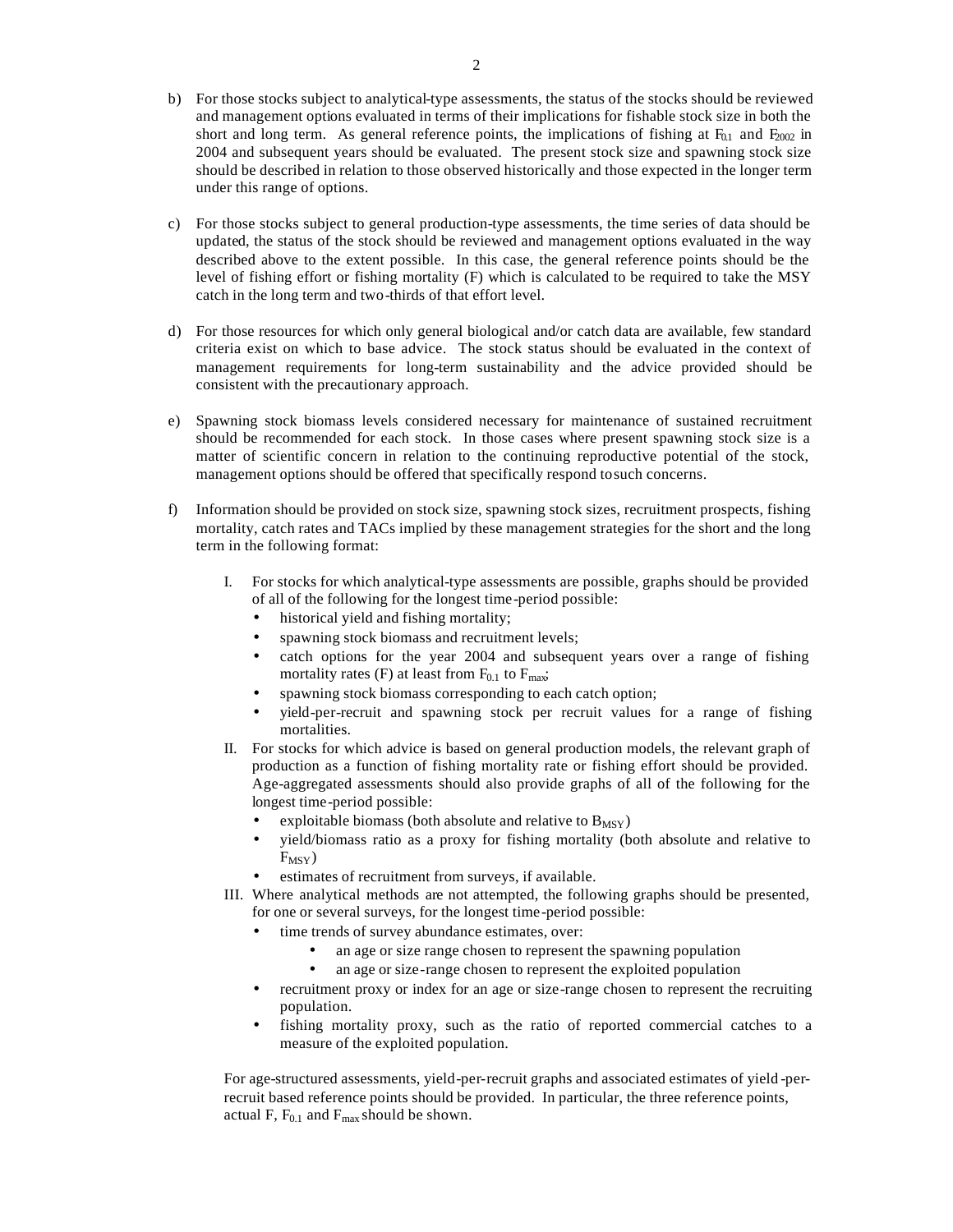- 5. Noting the progress made by the Scientific Council on the development of a framework for implementation of the Precautionary Approach, the Fisheries Commission requests that the Scientific Council provide the following information for the 2003 Annual Meeting of the Fisheries Commission for stocks under its responsibility requiring advice for 2004, or 2004 and 2005:
	- a) the limit and target precautionary reference points as described in Annex II of the UN Fisheries Agreement indicating areas of uncertainty (when precautionary reference points cannot be determined directly, proxies should be provided);
	- b) information including medium term considerations and associated risk or probabilities which will assist the Commission in developing the management strategies described in paragraphs 4 and 5 of Annex II in the Agreement;
	- c) information on the research and monitoring required to evaluate and refine the reference points described in paragraphs 1 and 3 of Annex II of the Agreement; these research requirements should be set out in the order of priority considered appropriate by the Scientific Council;
	- d) any other aspect of Article 6 and Annex II of the Agreement which the Scientific Council considers useful for implementation of the Agreement's provisions regarding the precautionary approach to capture fisheries;
	- e) propose criteria and harvest strategies for re-opening of fisheries and for new and developing fisheries; and
	- f) to work toward the harmonization of the terminology and application of the precautionary approach within relevant advis ory bodies.
- 6. In addition, the following elements should be taken into account by the Scientific Council when considering the precautionary approach:
	- a) Many of the stocks in the NAFO Regulatory Area are well below any reasonable level of  $B_{\text{lim}}$ or  $B_{\text{buf}}$ . For these stocks, the most important task for the Scientific Council is to inform on how to rebuild the stocks. In this context and building on previous work of the Scientific Council in this area, the Scientific Council is requested to evaluate various scenarios corresponding to recovery plans with timeframes of 5 to 10 years, or longer as appropriate. This evaluation should provide the information necessary for the Fisheries Commission to consider the balance between risks and yield levels, including information on the consequences and risks of no action at all.

References to "risk" and to "risk analyses" should refer to estimated probabilities of stock population parameters falling outside biological reference points.

- b) Where reference points are proposed by the Scientific Council as indicators of biological risk, they should be accompanied by a description of the nature of the risk incurred if the reference point is crossed (e.g. short-term risk of recruitment overfishing, loss of long-term yield, etc.)
- c) When a buffer reference point is proposed in order to maintain a low probability that a stock, measured to be at the buffer reference point, may actually be at or beyond the limit reference point, the Scientific Council should explain the assumptions made about the uncertainty with which the stock is measured, and also the level of 'low probability' that is used in the calculation.
- d) Wherever possible, short and medium term consequences should be identified for various exploitation rates (including no fishing) in terms of yield, stability in yield from year to year, and the risk or probability of moving the stock beyond  $B_{\text{lim}}$  or  $B_{\text{buf}}$ . Whenever possible, this information should be cast in terms of risk assessments relating fishing mortality rates to the risks of falling below  $B_{\text{lim}}$  and  $B_{\text{buf}}$ , as well as of being above  $F_{\text{lim}}$  and  $F_{\text{buf}}$ , the risks of stock collapse and recruitment overfishing, as well as the risks of growth overfishing and the consequences in terms of both short and long term yields.
- e) When providing risk estimates, it is very important that the time horizon be clearly spelled out. By way of consequence, risks should be expressed in timeframes of 5, 10 and 15 years (or more), or in terms of other appropriate year ranges depending on stock specific dynamics. Furthermore, in order to provide the Fisheries Commission with the information necessary to